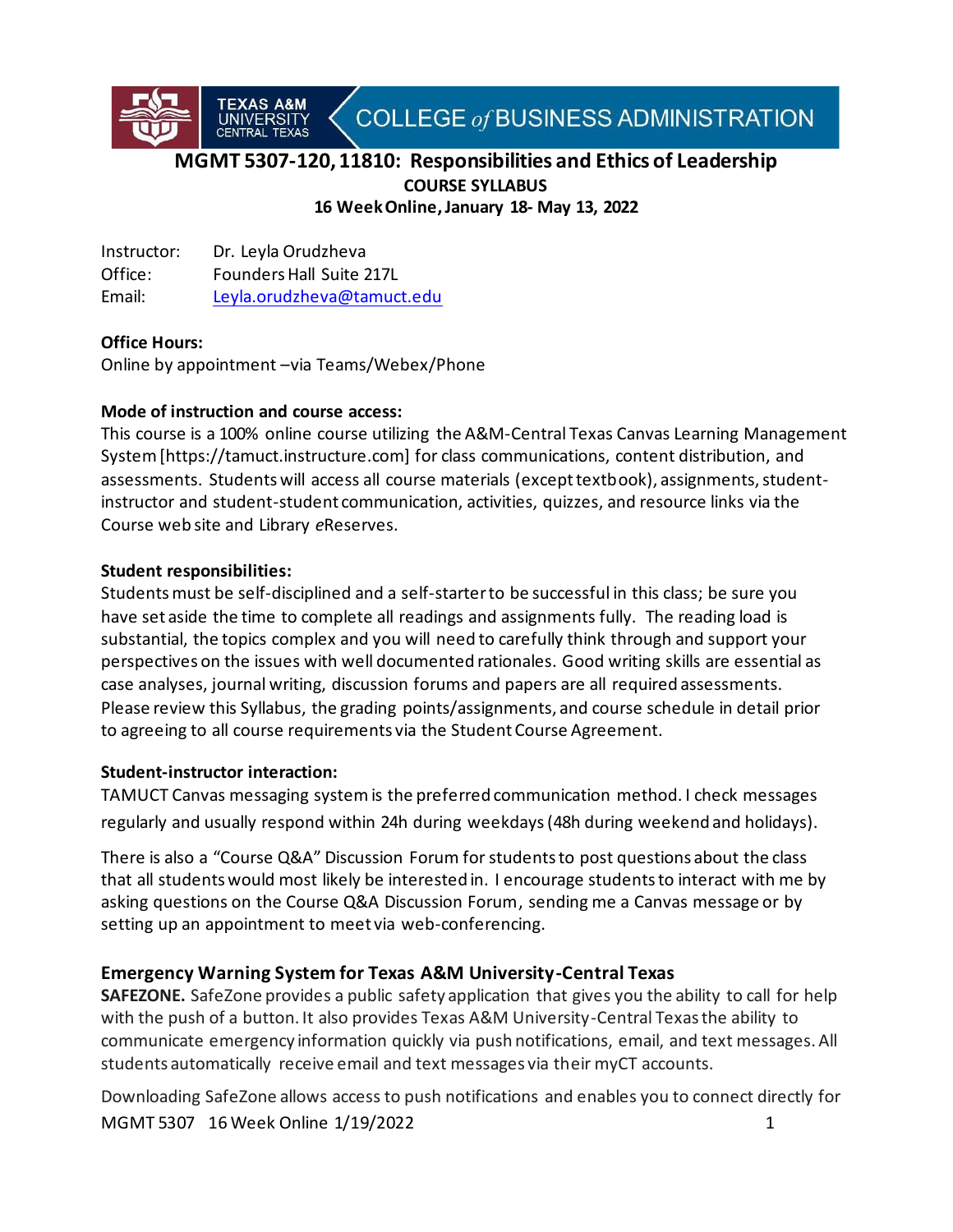help through the app.

You can download SafeZone from the app store and use your myCT credentials to log in. If you would like more information, you can visit the [SafeZone](http://www.safezoneapp.com/) website [www.safezoneapp.com].

To register SafeZone on your phone, please follow these 3 easy steps*:*

- 1. Download the SafeZone App from your phone store using the link below:
	- o [iPhone/iPad:](https://apps.apple.com/app/safezone/id533054756) [https://apps.apple.com/app/safezone/id533054756]
		- o [Android Phone / Tablet](https://play.google.com/store/apps/details?id=com.criticalarc.safezoneapp)
			- [https://play.google.com/store/apps/details?id=com.criticalarc.safezoneapp]
- 2. Launch the app and enter your myCT email address (e.g.  ${name}$ )  ${}$   $@$  tamuct.edu)
- 3. Complete your profile and accept the terms of service

# **COURSE INFORMATION**

**Course Description:** Analyze an organization's social and environmental responsibilities to its employees, customers, and other key stakeholder groups. Emphasis is given to the case study and related methodsfor evaluating the performance of various organizations. Develop a theoretical framework for understanding ethics, principles and values of leadership as they affect the organization, the environment, and society. Prerequisite(s): Managementleveling

# **Student Learning Outcomes:**

- 1. Identify key ethical issues that occur in day-to-day business life and why they occur.
- 2. Demonstrate understanding of key historical and legal events that define current business ethics issues.
- 3. Be able to articulate the competitive advantages for business firms to have a positive ethical culture.
- 4. Identify the stakeholders ethical organizational leaders must interact with to promote corporate responsibility programs, and be ethical leaders.
- 5. Display the ability to use ethical reasoning to resolve a real-world business ethical dilemma.
- 6. Identify and describe key elements of an effective organizational ethics program.
- 7. Evaluate your own approach to ethics and values, and the implications for your career.
- 8. Apply the "Giving Voice to Values" framework to organizational scenarios.
- 9. Analyze and critique real-case situations regarding ethical, social responsibility and sustainability leadership.
- 10. Explore and define alternative approaches to ethical leadership.
- 11. Perform an ethical and social responsibility audit of an organization and recommend improvements based on findings.

Detailed learning outcomes associated with each module are included on the course web site.

# **Required Textbook and Readings:**

Collins, D. (2018) Organization Ethics: Best Practices for Designing and Managing Organization. 2<sup>nd</sup> edition, Sage. NOTE: The 2<sup>nd</sup> edition is required! Students can choose either of the following versions of the text: eBook only: ISBN 9781506388045 Print version: 9781506388952

The text can be purchased via any outlet students feel most comfortable using. If you order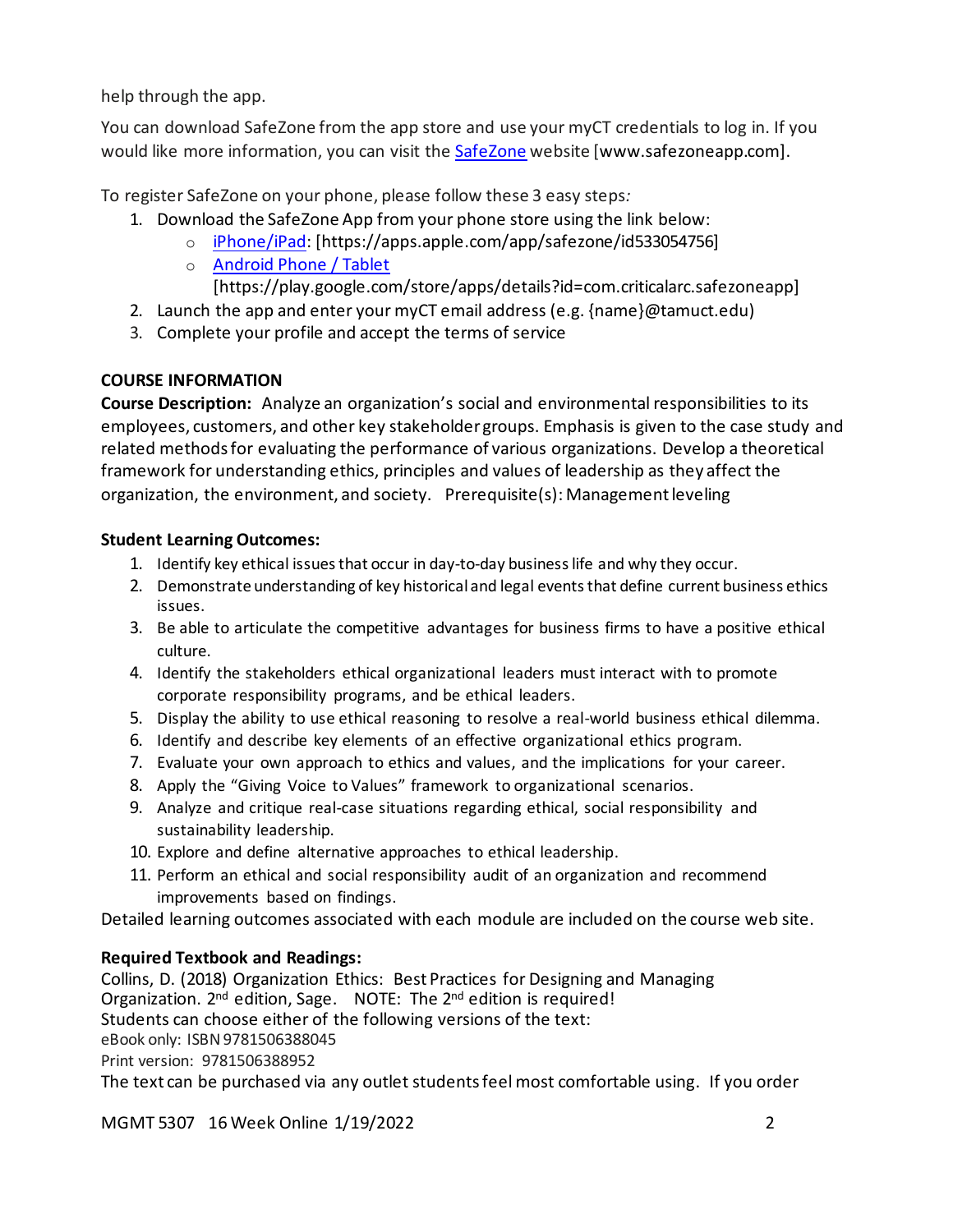the eBook you will have immediate access. If you order the print book be SURE to receive it by the end of the first week of class at the latest, as readings from the text are required at the end of Week 1.

Required supplemental readings will be provided on the Course web site and Library *e*Reserves. Link to eReserves is [https://tamuct.libguides.com/er.php?course\\_id=57313](https://tamuct.libguides.com/er.php?course_id=57313)

# **COURSE REQUIREMENTS**

# **a. Student Profile and Course Agreement**

Students must read this Syllabus carefully and document they understand all course requirements by the end of the first week of class. The course agreement certifies students understand this Syllabus, all required course assignments, and the expectations associated with this graduate online class. This completed agreement is worth 15 grading points.

**b. Exam:** (Learning outcomes 1, 2, 3, 5, 6, & 10)

There is one required combined multiple choice, and true/false exam covering the models, terms, and concepts in the text Chapters 1-10, and selected supplemental readings. The Exam will be available over a 3 day period online; for datessee the course calendar. The exam will be timed and once started, must be completed at that time. The PPT presentations, and publisher provided key word definitions and self quizzes for each Chapter demonstrating the key frameworks and sample questions are good study tools for the exams. A Study Guide will be provided to point out the key PPT slides and supplemental reading frameworks to review for the Exam. The Exam will be 140 points. *There will be no make-upsfor missed Exams unless there is a documentedmedical emergency. Upon receipt of a doctor's statement, an equivalent essay exam will be assigned.* 

# **c. Case Analysis Assignments:** (Learning outcomes 2, 4 & 9)

There are 2 case analyses assigned through the course of the semester. Students must demonstrate understanding of the text frameworks and strong analysis and writing skills in each case assigned. Each case study assignment is worth 50 grading points.

# **d. Engagement Exercise:** (Learning outcomes 5 & 8)

These essay exercises challenge you to engage with and apply ethical frameworks, either from the text or Giving Voice to Values supplemental readings. Being able to clearly articular approaches to ethical dilemmas in the workplace is a key learning in this class. Each of the 2 exercises assigned this semester are worth 40 grading points.

# **e. Discussion Forums:** (Learning outcomes 1, 4, 6, 7, 8, 10 & 11)

Students will participate in 5 in-depth Discussion Forums on a variety of topics related to course content. For each, students must research, and evaluate a key topic in the course and post their well thought-out and fully proofread analysis in an initial discussion post (worth 20 points). Following an interim deadline (will be Friday nights this semester), students must read their colleagues' posts and are required to respond to two students. These second posts are purposeful – your responses should show you have read your colleague's posts carefully and have additional insights to offer them. Response posts are worth 5 points each (10 total on each Forum).

# **f. Ethics Audit Project:** (Learning objectives 6 & 11)

A strong framework that weaves throughout the entire Collins text is the "Optimal Ethics System Check-Up Benchmarking Tool", which can be used to evaluate all the elements of an organization's ethics programs. Students will work in small groups (2-3 people) throughout the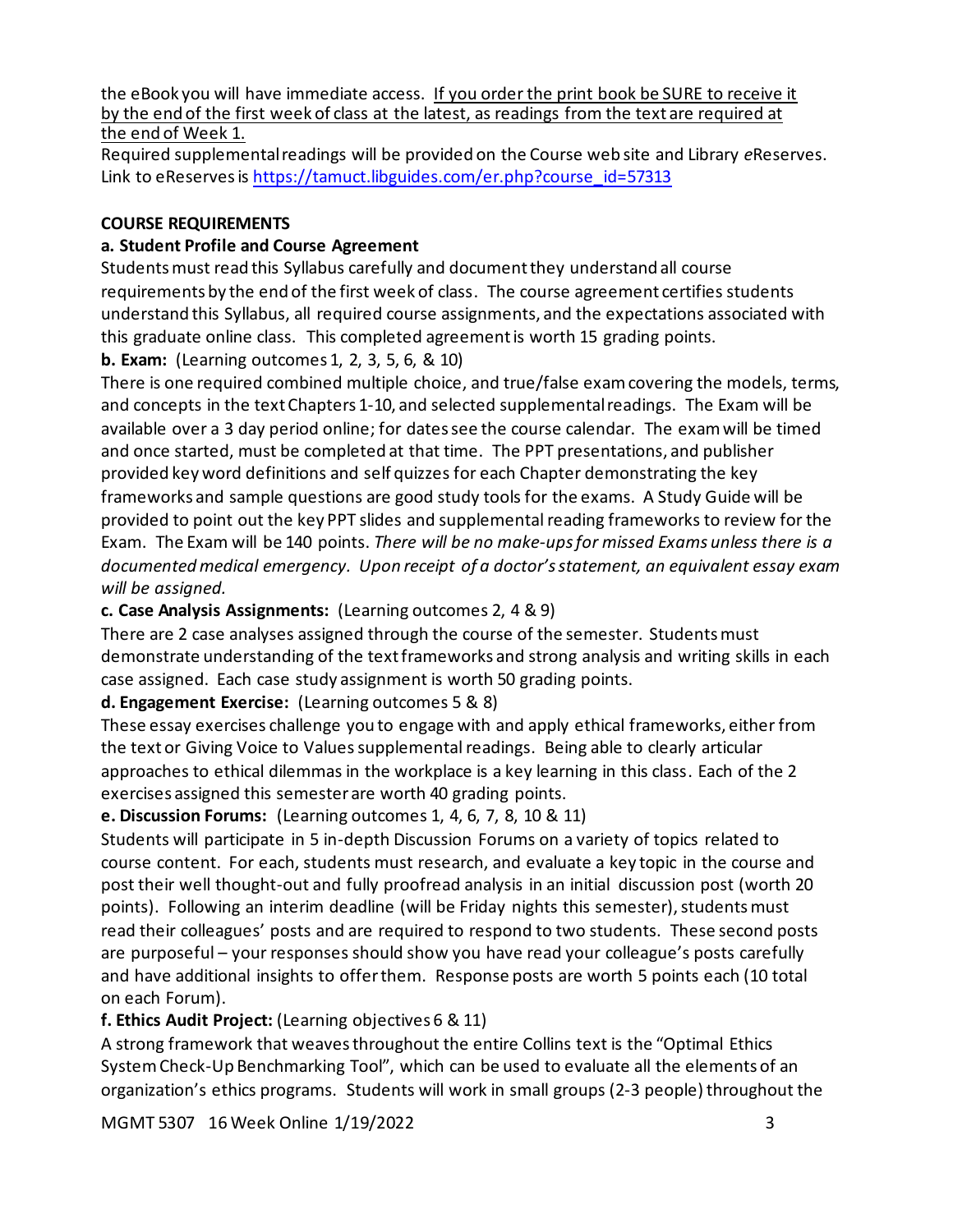semester using this benchmarking tool to evaluate a major corporation. In Week 2 of the course, there will be a briefing about the project and a Business Librarian will brief the class on how to use the library databases to find the most credible information to research your chosen company. The class will come up with a possible list of companies to study this semester and groups will be formed either voluntarily or via a "choice" process. Students are required to write a "Choices Memo" (20 points) stating their top 3 choices for companies and initial research (2 credible articles) on each, demonstrating their ability to do the research required. Throughout the semester groups will research their company using the Collins "Optimal Ethics System Check-Up" (in text and assignment link) using company materials and library database sources. Several assignments provide "check-ins" (2@20 points each) for each group's audit research. This research and application of the benchmark set of principles will result in groups writing an 8 – 10 page descriptive and analytical paper outlining their chosen company's approach to ethics and offering insights on found weaknesses and recommendations for improvement. Details on this Final Ethics Audit paper will be provided via the course web site. Prior students' papers are provided as examples to help students understand the breadth and depth of the assignment. The final paper is worth 110 grading points. Groups are required to post their Executive Summary to a final Discussion Forum at the end of the semester.

### **Grading Rubrics**

Grading rubrics are provided for all course assignments within the Canvas course web site. Students should always consult the grading rubric for each assignment prior to submitting, so that you fully understand the expectations and grading criteria.

### **There are 660 grading points available in this class, assigned as follows:**

| Student Agreement/Course Profile                                     | 15         |
|----------------------------------------------------------------------|------------|
| <b>Introductory Discussion Forum</b>                                 | 15         |
| Exam 1 (over Ch. 1-10 and supplemental readings)                     | 132        |
| Discussion Forums (5@30 points)                                      | 150        |
| Engagement Exercise (1@41 points)                                    | 41         |
| Major Case Analyses (2@ 50 points, 1 @ 52 points)                    | 152        |
| Ethics Audit Analysis "Check-Ins" (2 @ 23 points each, 1@ 11 points) | 57         |
| Final Ethics Audit Paper                                             | 110        |
| Total:                                                               | 672 points |

*Note there is no extra credit in this course but total points are 672 and final course grades are based on 660 therefore "extra" 12 points are included.*

### Grades are assigned as follows:

| Course Grade | Calculation | Minimum Points<br>Required |
|--------------|-------------|----------------------------|
| IA           | 90% X 660   | 594                        |
| ΙB           | 80% X 660   | 528                        |
| C            | 70% X 660   | 462                        |
| ID           | 60% X 660   | 396                        |
|              | <60%        | <396                       |

### **Grading Policy**

Minimum points required for a specific course grade are noted on the above table. *Minimum points required for a specific course grade will NOT be revised for any reason.*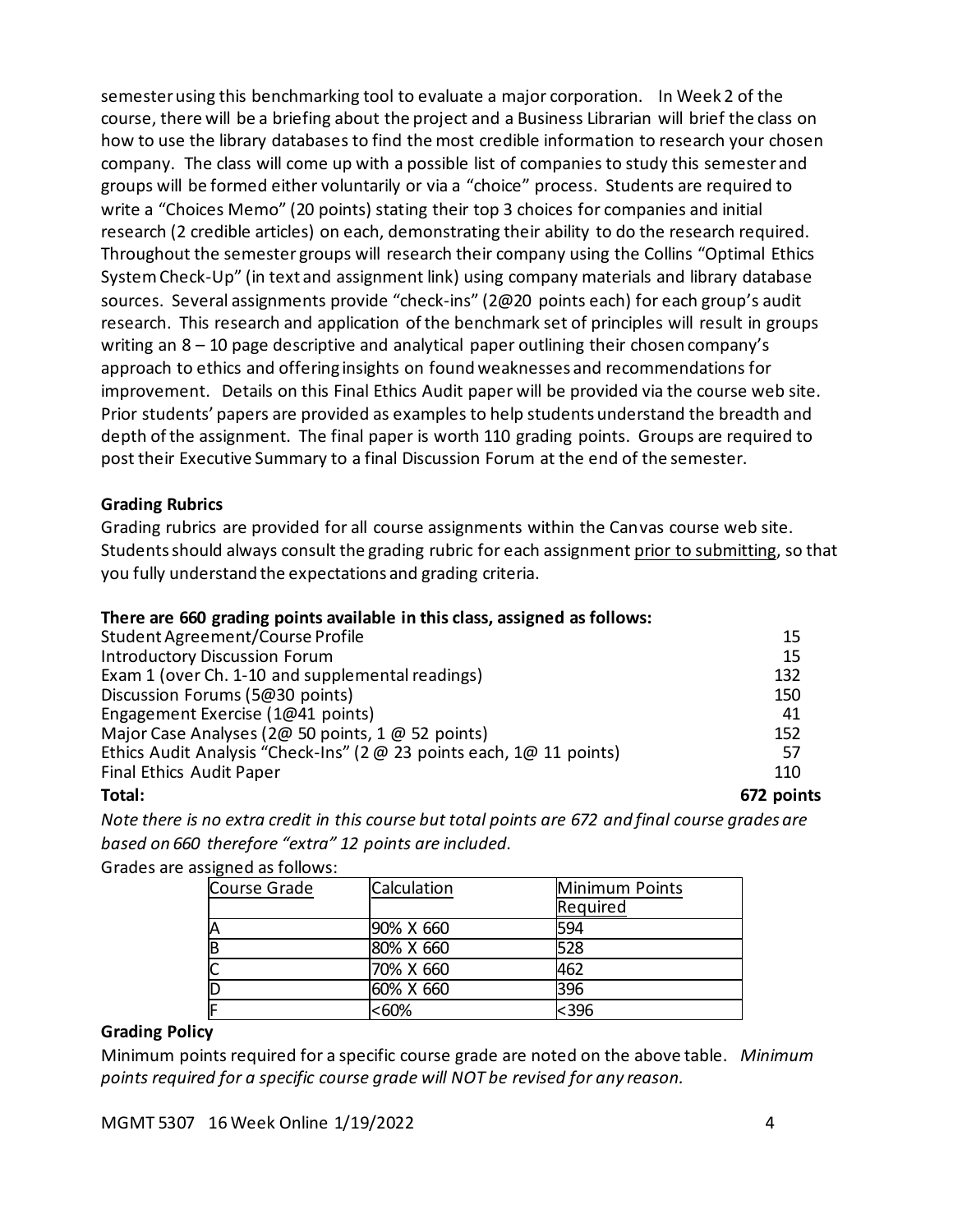# **Posting of Grades**

All student grades will be posted in the Canvas Grade Book and studentsshould monitor their grading status through this tool. Gradesfor Exams will be posted after the availability period has expired. Grades for major assignments will be posted by one week after it is due. Grades for minor assignments will be posted within 5 days of the due date.

# **COURSE OUTLINE AND CALENDAR**

*This schedule is provided as your guide to the course; studentsshould post all deadlines to the calendar tool they find most useful. All resources (except text) and detailed assignment instructions are posted to Modules in the Course Web Site. Weekly units begin on Mondays and close Sunday nights (except the final week of the semester). Assignments are typically due on Friday and Sunday nights. Due dates are given in this schedule; the associated time with each is 11:59 pm unless specified otherwise. Grading assignments are highlighted in bold; points associated with each are shown after in parentheses.*

| Module         | <b>Dates</b>      | <b>Topic Areas/Readings</b>  | Assigned Readings\Assessments and<br>Assignments (Items in bold are for grading<br>points, #points shown) |
|----------------|-------------------|------------------------------|-----------------------------------------------------------------------------------------------------------|
| $\mathbf{1}$   | Week 1            | Course Overview and          | Review the syllabus                                                                                       |
|                | Jan 18-23         | Introduction                 |                                                                                                           |
|                |                   |                              | Submit completed Course Agreement by 1/23<br>(15)                                                         |
|                |                   |                              | Post to Introductory Discussion Forum by 1/23<br>(15)                                                     |
|                |                   |                              | Read colleagues' posts to identify who you                                                                |
|                |                   |                              | might like to work with on a team for the ethics<br>audit project                                         |
|                |                   | Managers as Ethical,         | Read 3 articles in E-Reserves, Ethical                                                                    |
|                | Week <sub>2</sub> | Responsible Leaders and      | Leadership folder:                                                                                        |
|                | Jan 24-30         | <b>Role Models</b>           | 1. Schwartz, "Developing and Sustaining an                                                                |
|                |                   |                              | Ethical Culture"                                                                                          |
|                |                   |                              | Trevino et al., "Moral Person, Moral<br>2.<br>Manager"                                                    |
|                |                   |                              | 3. Maak & Pless, "Responsible Leadership in a<br>Stakeholder Society"                                     |
|                |                   | Unethical Behavior in        | Post to Discussion Forum I, Initial post due 1/28                                                         |
|                |                   | Organizations                | (20), Response posts due 1/30 (10)                                                                        |
|                |                   |                              | Read Collins text Ch. 1 and complete all of                                                               |
|                |                   |                              | Chapter 1 Lesson (watch video, connect to<br>flash cards and self-quiz)                                   |
| $\overline{2}$ | Week3             |                              | Business Ethics - History Read Collins, Chapters 2 & 3                                                    |
|                | Jan 31-           | <b>Hiring Ethical People</b> | Complete Lessons for Chapters 2 & 3                                                                       |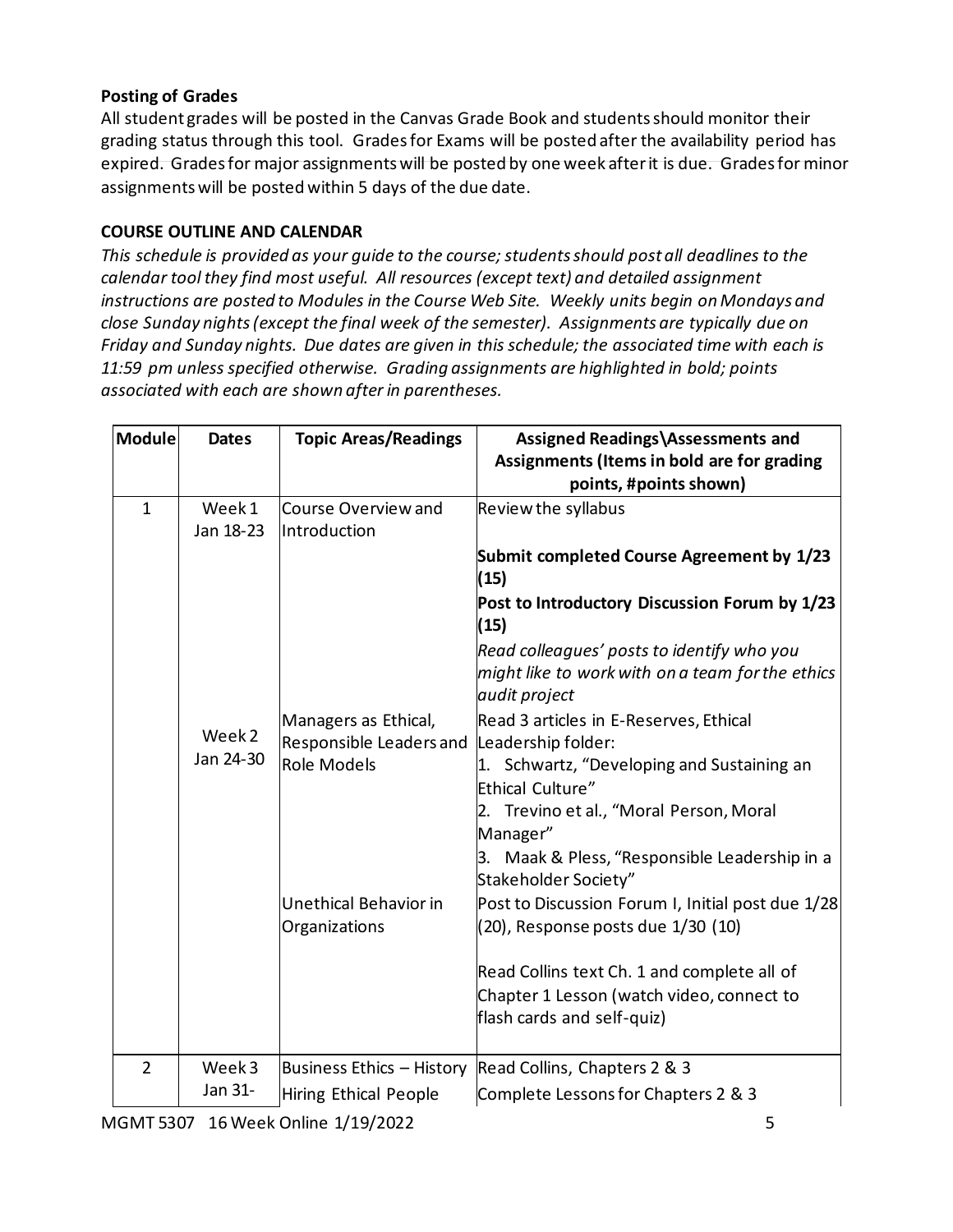|   | Feb <sub>6</sub>           |                                                                       | View Librarian video - Ethics Audit Research<br>Prepare Case 11, "The Pros and Cons of a<br>Living Wage", pp. 431-440. Due 2/06 (50)<br><b>Complete Discussion Questions in Assignment</b><br>(NOT those in text)                 |
|---|----------------------------|-----------------------------------------------------------------------|-----------------------------------------------------------------------------------------------------------------------------------------------------------------------------------------------------------------------------------|
|   |                            | Introduction to Optimal<br><b>Ethics Systems Model</b><br>and Project | <b>Watch Video Quiz- Optimal Ethics Project &amp;</b><br>Select your preferred company out of the 2<br>options.<br>Reach out to 3 classmates to create a team for<br>Ethics audit project; Submit Team<br>membership list by 2/06 |
| 3 | Week 4                     |                                                                       | Ethical Codes of Conduct Read Collins, Chapters 4 & 8                                                                                                                                                                             |
|   | Feb 7-13                   |                                                                       | Ethics Reporting Systems Complete Chapters 4 & 8 Lessons                                                                                                                                                                          |
|   |                            |                                                                       | First Ethics Audit Analysis 1 Due 2/13 (Ch. 4<br>Ethics Codes) (20)                                                                                                                                                               |
|   | Week 5                     | <b>Ethics Training</b>                                                | Read Collins, Chapter 6                                                                                                                                                                                                           |
|   | Feb 14-20                  |                                                                       | Complete Chapter 6 Lesson                                                                                                                                                                                                         |
|   |                            |                                                                       | Discussion Forum 2 Ethics Training, Initial post<br>due 2/18 (20), 2 <sup>nd</sup> posts due 2/20 (10)                                                                                                                            |
| 4 | Week 6                     | <b>Ethical Decision-Making</b>                                        | Read Collins, Chapter 5                                                                                                                                                                                                           |
|   | Feb 21-27                  |                                                                       | Watch Ch. 5 Video, Study Supplemental video<br>and practice exercise                                                                                                                                                              |
|   |                            |                                                                       | NFL, NCAA and Concussions Case due 2/27<br>(50)<br>Ethics Audit Analysis #2 Due 2/27 (20)                                                                                                                                         |
|   |                            | <b>Respecting Employee</b>                                            | Read Collins, Ch. 7                                                                                                                                                                                                               |
|   | Week 7                     | Diversity                                                             | Complete Ch. 7 Lesson                                                                                                                                                                                                             |
|   | Feb 28-<br>March 6         |                                                                       | Ethics Audit Analysis #3 Due 3/06 (20)                                                                                                                                                                                            |
|   |                            |                                                                       |                                                                                                                                                                                                                                   |
| 5 | Week 8<br>March 7-13 (GVV) | <b>Giving Voice to Values</b>                                         | Read supplemental Readings - GVV Folder<br>course web site                                                                                                                                                                        |
|   |                            |                                                                       | <b>Read Intro to GVV narrative</b>                                                                                                                                                                                                |
|   |                            |                                                                       | <b>Watch "Ethics Unwrapped" Videos</b>                                                                                                                                                                                            |
|   |                            |                                                                       | Prepare GVV Engagement Exercise, due 3/13<br>(40)                                                                                                                                                                                 |
|   | <b>March 14-18</b>         | <b>Spring Break</b>                                                   |                                                                                                                                                                                                                                   |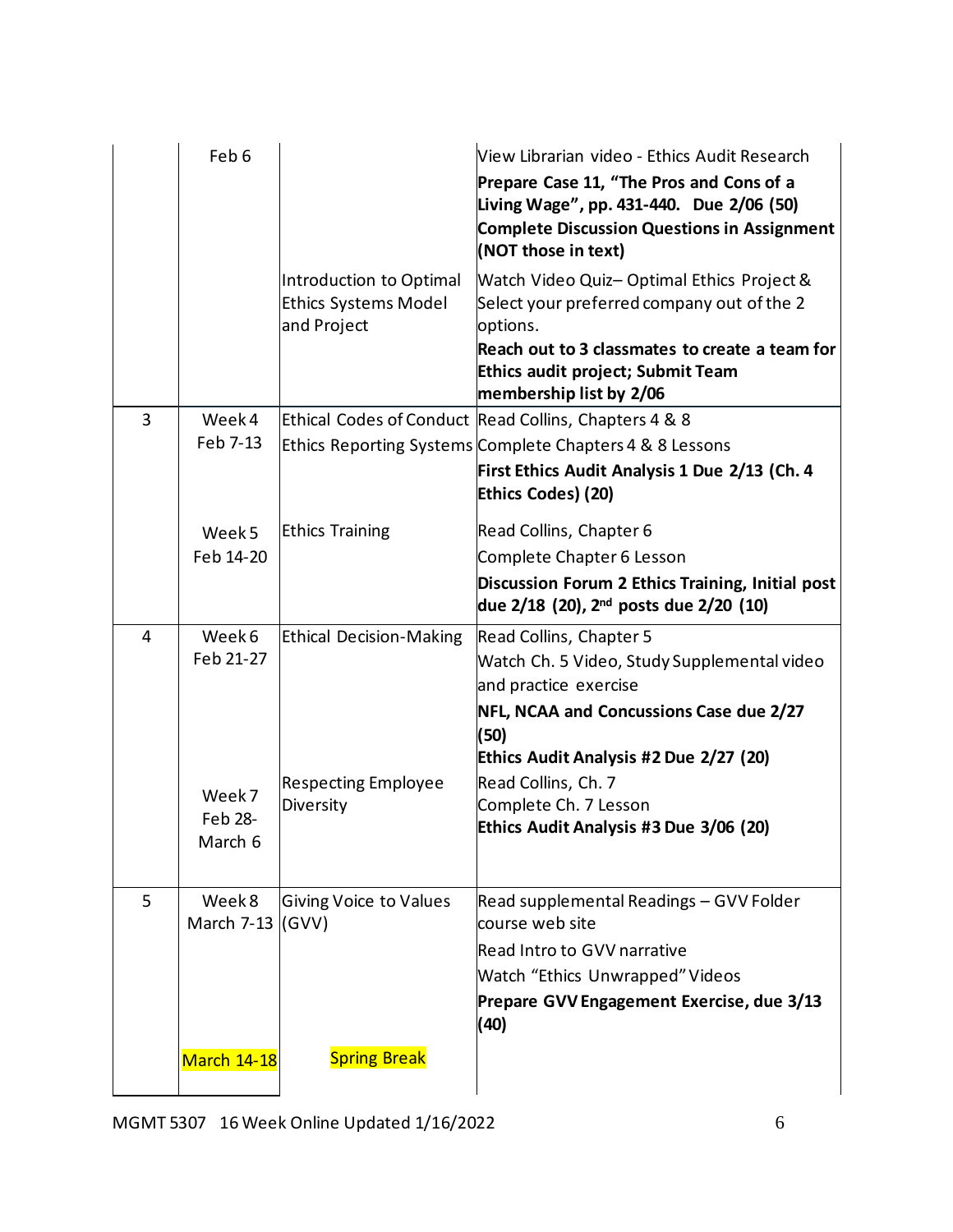|                | Week 9                                   | Managers as Ethical<br>March 21-27 Leaders - Role of<br>Performance Assessment | Read Collins, Chapter 9<br>Complete Chapter 9                                                                                                                                              |
|----------------|------------------------------------------|--------------------------------------------------------------------------------|--------------------------------------------------------------------------------------------------------------------------------------------------------------------------------------------|
|                | Week 10<br>March 28-<br>Apr <sub>3</sub> | Ethically Engaging and<br><b>Empowering Employee</b>                           | Read Collins, Chapters 10<br>Complete Chapters 10 Lessons<br>Discussion Forum 3 Personal Professional<br>Profile, Initial posting due 4/01 (20), 2 <sup>nd</sup><br>postings due 4/03 (10) |
| <b>EXAM</b>    | Week 11<br>Apr 4-10                      |                                                                                | Exam available Online 4/04, 8 a.m., due 4/10,<br>11:59 p.m. (130)                                                                                                                          |
| 6              | Week 12<br>Apr 11-17                     | Environmental<br>Management and<br>Sustainability                              | Read Chapter 11, Complete Ch. 11 Lesson                                                                                                                                                    |
|                | Week 13<br>Apr 18-24                     | Corporate Social<br>Responsibility (CSR)                                       | Read Ch. 12, Complete Ch. 12 Lesson                                                                                                                                                        |
|                |                                          |                                                                                | Discussion Forum #4, Corporate Social<br><b>Responsibility Reports, Initial Post due 4/22</b><br>(20), 2 <sup>nd</sup> posts due 4/24 (10)                                                 |
|                | Week 14<br>Apr 25-<br>May 1              |                                                                                | Prepare Case 5, "Exxon Mobil and Climate<br>Change", pp. 387 - 393, Answer Discussion<br>Questions in assignment (NOT text), due 5/01<br>(50)                                              |
| $\overline{7}$ | Week 15<br>May 2-8                       | <b>Final Paper</b>                                                             | Ethics Audit Final Paper due 5/06 Friday by<br><b>NOON (110)</b>                                                                                                                           |
|                | Week 16<br>May 9-13                      | <b>Audit Findings</b><br>Sharing/Reactions<br>Course Wrap-Up                   | Discussion Forum 5, Post 1 due 5/06 (10) by<br>and 2 <sup>nd</sup> Posts due 5/11 (20) 11:59pm<br><b>Watch Course Wrap-Up Video</b>                                                        |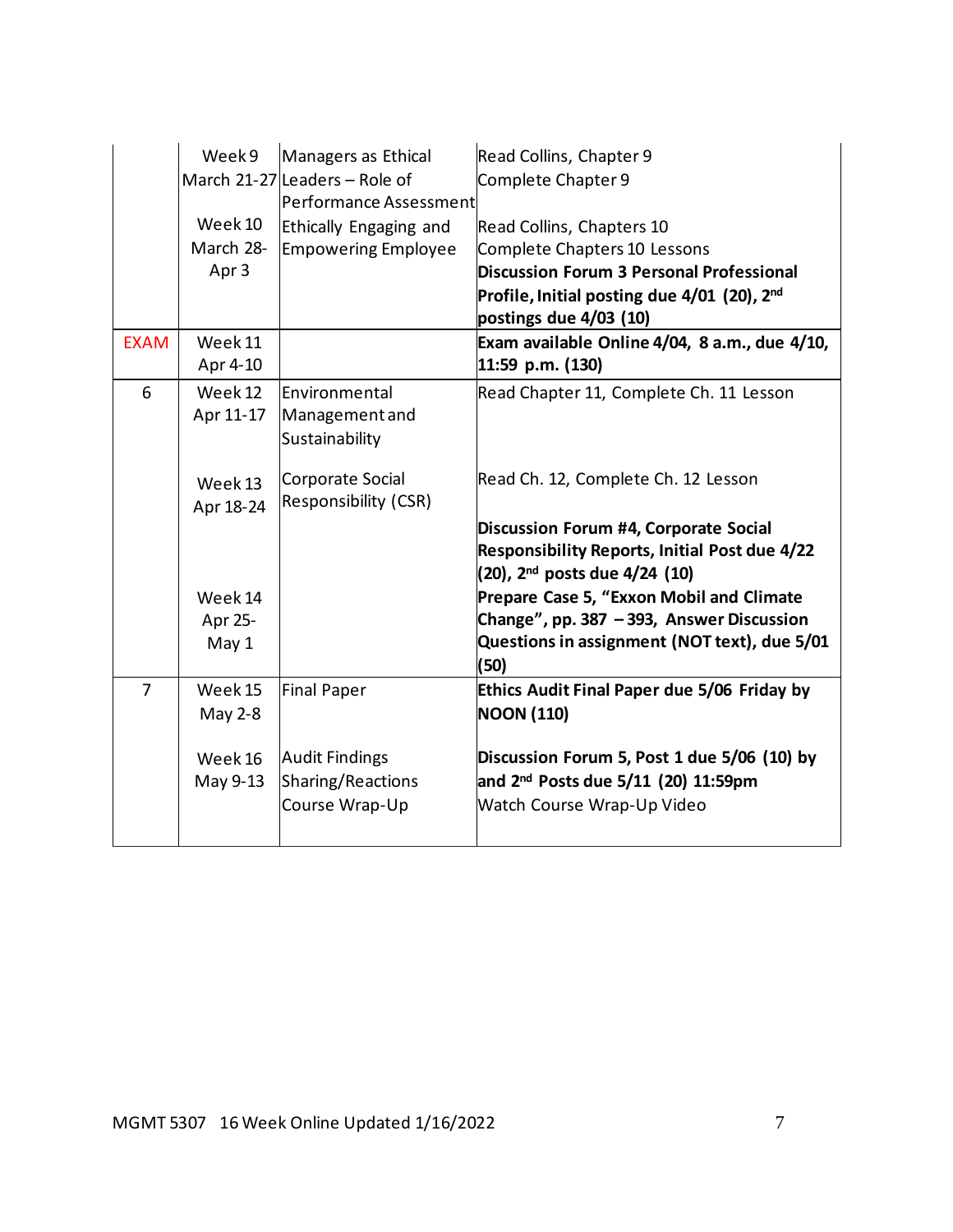# **Import University Dates (subject to change!):**

| Martin Luther King, Jr Day (University Closed)           |                                                                                                                                                                                                                                                                                                                                                                                                                                                                                                                                                                                                                                                                                                                                                                                                                                                                                                                                                                                    |
|----------------------------------------------------------|------------------------------------------------------------------------------------------------------------------------------------------------------------------------------------------------------------------------------------------------------------------------------------------------------------------------------------------------------------------------------------------------------------------------------------------------------------------------------------------------------------------------------------------------------------------------------------------------------------------------------------------------------------------------------------------------------------------------------------------------------------------------------------------------------------------------------------------------------------------------------------------------------------------------------------------------------------------------------------|
|                                                          |                                                                                                                                                                                                                                                                                                                                                                                                                                                                                                                                                                                                                                                                                                                                                                                                                                                                                                                                                                                    |
| \$25 Fee assessed for late registrants                   |                                                                                                                                                                                                                                                                                                                                                                                                                                                                                                                                                                                                                                                                                                                                                                                                                                                                                                                                                                                    |
| <b>Classes Begin for Spring Semester</b>                 |                                                                                                                                                                                                                                                                                                                                                                                                                                                                                                                                                                                                                                                                                                                                                                                                                                                                                                                                                                                    |
|                                                          |                                                                                                                                                                                                                                                                                                                                                                                                                                                                                                                                                                                                                                                                                                                                                                                                                                                                                                                                                                                    |
| Classes                                                  |                                                                                                                                                                                                                                                                                                                                                                                                                                                                                                                                                                                                                                                                                                                                                                                                                                                                                                                                                                                    |
| Deadline to Drop First 8-Week Classes with No Record     |                                                                                                                                                                                                                                                                                                                                                                                                                                                                                                                                                                                                                                                                                                                                                                                                                                                                                                                                                                                    |
| Deadline for Teacher Education Program Applications      |                                                                                                                                                                                                                                                                                                                                                                                                                                                                                                                                                                                                                                                                                                                                                                                                                                                                                                                                                                                    |
| Deadline to Drop 16-Week Classes with No Record          |                                                                                                                                                                                                                                                                                                                                                                                                                                                                                                                                                                                                                                                                                                                                                                                                                                                                                                                                                                                    |
|                                                          |                                                                                                                                                                                                                                                                                                                                                                                                                                                                                                                                                                                                                                                                                                                                                                                                                                                                                                                                                                                    |
| Classes end for 1st 8-Weeks Session                      |                                                                                                                                                                                                                                                                                                                                                                                                                                                                                                                                                                                                                                                                                                                                                                                                                                                                                                                                                                                    |
| Deadline for Clinical Teaching/Practicum Applications    |                                                                                                                                                                                                                                                                                                                                                                                                                                                                                                                                                                                                                                                                                                                                                                                                                                                                                                                                                                                    |
|                                                          |                                                                                                                                                                                                                                                                                                                                                                                                                                                                                                                                                                                                                                                                                                                                                                                                                                                                                                                                                                                    |
| by 3pm)                                                  |                                                                                                                                                                                                                                                                                                                                                                                                                                                                                                                                                                                                                                                                                                                                                                                                                                                                                                                                                                                    |
| Spring Break (No Classes - Administrative Offices Open)  |                                                                                                                                                                                                                                                                                                                                                                                                                                                                                                                                                                                                                                                                                                                                                                                                                                                                                                                                                                                    |
| <b>Class Schedule Published for Summer Semester</b>      |                                                                                                                                                                                                                                                                                                                                                                                                                                                                                                                                                                                                                                                                                                                                                                                                                                                                                                                                                                                    |
|                                                          |                                                                                                                                                                                                                                                                                                                                                                                                                                                                                                                                                                                                                                                                                                                                                                                                                                                                                                                                                                                    |
| Fee assessed for late registrants                        |                                                                                                                                                                                                                                                                                                                                                                                                                                                                                                                                                                                                                                                                                                                                                                                                                                                                                                                                                                                    |
| Classes Begin for Second 8-Week Session                  |                                                                                                                                                                                                                                                                                                                                                                                                                                                                                                                                                                                                                                                                                                                                                                                                                                                                                                                                                                                    |
|                                                          |                                                                                                                                                                                                                                                                                                                                                                                                                                                                                                                                                                                                                                                                                                                                                                                                                                                                                                                                                                                    |
|                                                          |                                                                                                                                                                                                                                                                                                                                                                                                                                                                                                                                                                                                                                                                                                                                                                                                                                                                                                                                                                                    |
| Deadline to Drop Second 8-Week Classes with No Record    |                                                                                                                                                                                                                                                                                                                                                                                                                                                                                                                                                                                                                                                                                                                                                                                                                                                                                                                                                                                    |
| Deadline for GRE/GMAT Scores to Graduate School Office   |                                                                                                                                                                                                                                                                                                                                                                                                                                                                                                                                                                                                                                                                                                                                                                                                                                                                                                                                                                                    |
| Deadline for School Counselor Program Applications       |                                                                                                                                                                                                                                                                                                                                                                                                                                                                                                                                                                                                                                                                                                                                                                                                                                                                                                                                                                                    |
| <b>Registration Opens for Summer Semester</b>            |                                                                                                                                                                                                                                                                                                                                                                                                                                                                                                                                                                                                                                                                                                                                                                                                                                                                                                                                                                                    |
|                                                          |                                                                                                                                                                                                                                                                                                                                                                                                                                                                                                                                                                                                                                                                                                                                                                                                                                                                                                                                                                                    |
|                                                          |                                                                                                                                                                                                                                                                                                                                                                                                                                                                                                                                                                                                                                                                                                                                                                                                                                                                                                                                                                                    |
| Signatures for Spring Semester to Graduate School Office |                                                                                                                                                                                                                                                                                                                                                                                                                                                                                                                                                                                                                                                                                                                                                                                                                                                                                                                                                                                    |
|                                                          |                                                                                                                                                                                                                                                                                                                                                                                                                                                                                                                                                                                                                                                                                                                                                                                                                                                                                                                                                                                    |
|                                                          |                                                                                                                                                                                                                                                                                                                                                                                                                                                                                                                                                                                                                                                                                                                                                                                                                                                                                                                                                                                    |
| Classes                                                  |                                                                                                                                                                                                                                                                                                                                                                                                                                                                                                                                                                                                                                                                                                                                                                                                                                                                                                                                                                                    |
| <b>Spring Semester Ends</b>                              |                                                                                                                                                                                                                                                                                                                                                                                                                                                                                                                                                                                                                                                                                                                                                                                                                                                                                                                                                                                    |
|                                                          |                                                                                                                                                                                                                                                                                                                                                                                                                                                                                                                                                                                                                                                                                                                                                                                                                                                                                                                                                                                    |
|                                                          |                                                                                                                                                                                                                                                                                                                                                                                                                                                                                                                                                                                                                                                                                                                                                                                                                                                                                                                                                                                    |
| Office. \$20 Late Application Fee.                       |                                                                                                                                                                                                                                                                                                                                                                                                                                                                                                                                                                                                                                                                                                                                                                                                                                                                                                                                                                                    |
| Spring 2022 Commencement at Bell County Expo 7 PM        |                                                                                                                                                                                                                                                                                                                                                                                                                                                                                                                                                                                                                                                                                                                                                                                                                                                                                                                                                                                    |
| MGMT 5307 16 Week Online Updated 1/16/2022               | 8                                                                                                                                                                                                                                                                                                                                                                                                                                                                                                                                                                                                                                                                                                                                                                                                                                                                                                                                                                                  |
|                                                          | Add, Drop and Late Registration Begins for 16- and First 8-Week Classes<br>Deadline for Add, Drop, and Late Registration for 16- and First 8-Week<br>Deadline to Drop First 8-Week Classes with a Quit (Q) or Withdraw (W)<br>Deadline for Faculty Submission of First 8-Week Final Class Grades (due<br>Add, Drop, and Late Registration Begins for Second 8-Week Classes \$25<br>Deadline for Add, Drop, and Late Registration for Second 8-Week Classes<br>Deadline for Spring Graduation Application for Ceremony Participation<br>Deadline to Drop 16-Week Classes with a Quit (Q) or Withdraw (W)<br>Deadline for Final Committee-Edited Theses with Committee Approval<br>Deadline to drop Second 8-week Classes with a Quit (Q) or Withdraw (W).<br>Deadline to Withdraw from the University for 16- and Second 8-Week<br>Deadline for Applications for Tuition Rebate for Spring Graduation (5pm)<br>Deadline for Spring Degree Conferral Applications to the Registrar's |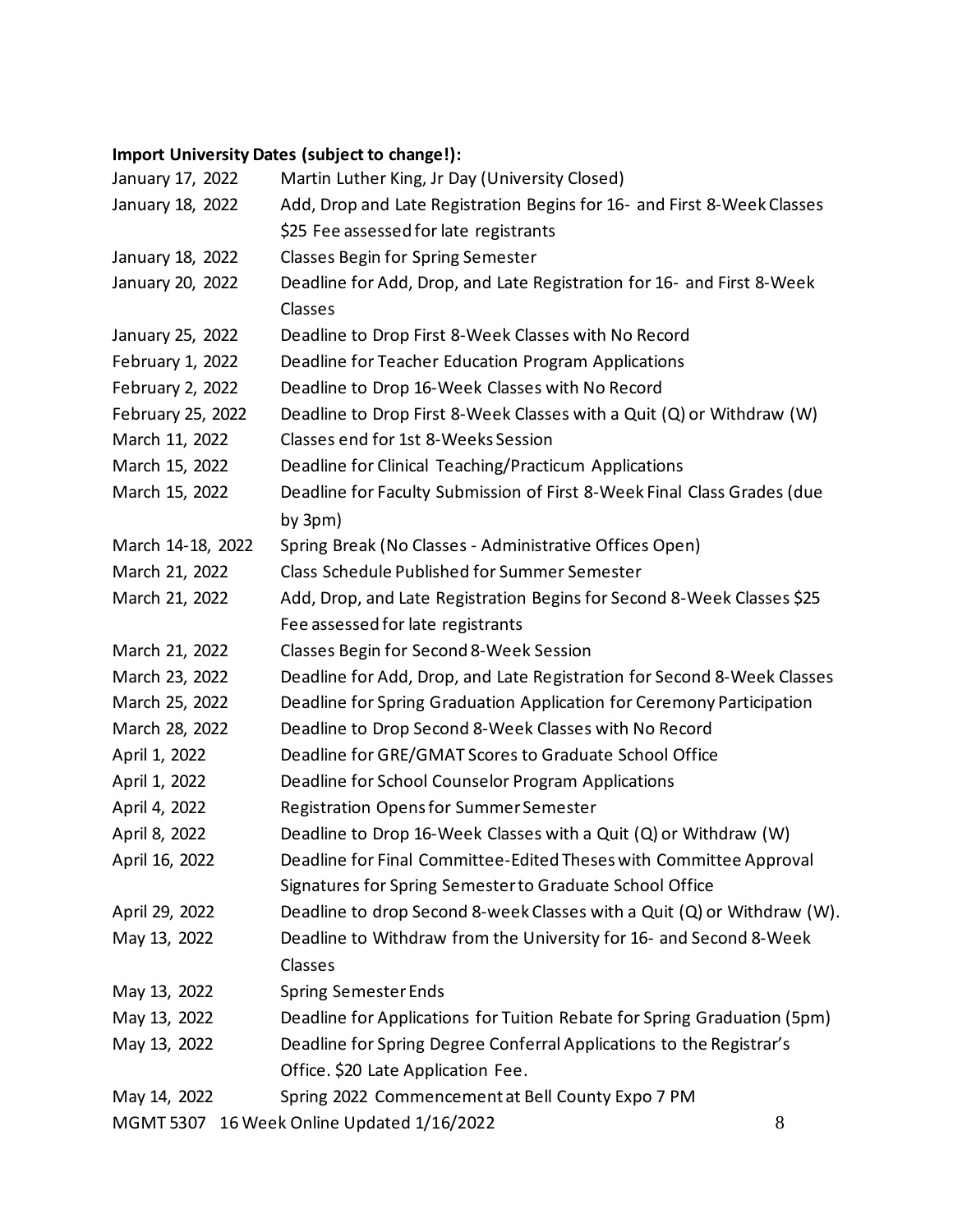### **TECHNOLOGY REQUIREMENTS AND SUPPORT**

### **Technology Requirements**

This course will use the A&M-Central Texas Instructure Canvas learning management system. We strongly recommend the latest versions of Chrome or Firefox browsers. Canvas no longer supports any version of Internet Explorer.

Logon to A&M-Central Texas Canvas [https://tamuct.instructure.com/] or access Canvas through the TAMUCT Online link in myCT [https://tamuct.onecampus.com/]. You will log in through our Microsoft portal.

Username: Your MyCT email address. Password: Your MyCT password

# **Canvas Support**

Use the Canvas Help link located at the bottom of the left-hand menu, for issues with Canvas. You can select "Chat with Canvas Support," submit a support request through "Report a Problem," or call the Canvas support line: 1-844-757-0953.

# **Online Proctored Testing**

A&M-Central Texas uses Proctorio for online identity verification and proctored testing. This service is provided at no direct cost to students. If the course requires identity verification or proctored testing, the technology requirements are: Any computer meeting the minimum computing requirements, plus web camera, speaker, and microphone (or headset). Proctorio also requires the Chrome web browser with their custom plug in.

# **Other Technology Support**

For log-in problems, students should contact Help Desk Central. 24 hours a day, 7 days a week:

Email: [helpdesk@tamu.edu](mailto:helpdesk@tamu.edu) Phone: (254) 519-5466 [Web Chat:](http://hdc.tamu.edu/) [http://hdc.tamu.edu] *Please let the support technician know you are an A&M-Central Texas student.*

*For this course, you will need reliable and frequent access to a computer and to the Internet.*  Check browser and computer compatibility for all computers you will be using for this course this semester. This is a CRITICAL step as these settings are important when you take an exam or submit an assignment.

*Technology issues are not an excuse for missing a course requirement or deadline – make sure your computer is configured correctly and address issues well in advanceof deadlines. Complying with this requirement is part of your "Course Agreement".*

For issues with **Canvas**, use the Canvas Support Resources noted on the previous page. For issues related to course content and requirements, contact Dr. Orudzheva via Canvas messages or the "Course Q&A" Discussion Forum.

# **UNIVERSITY RESOURCES, PROCEDURES, AND GUIDELINES**

MGMT 5307 16 Week Online Updated 1/16/2022 9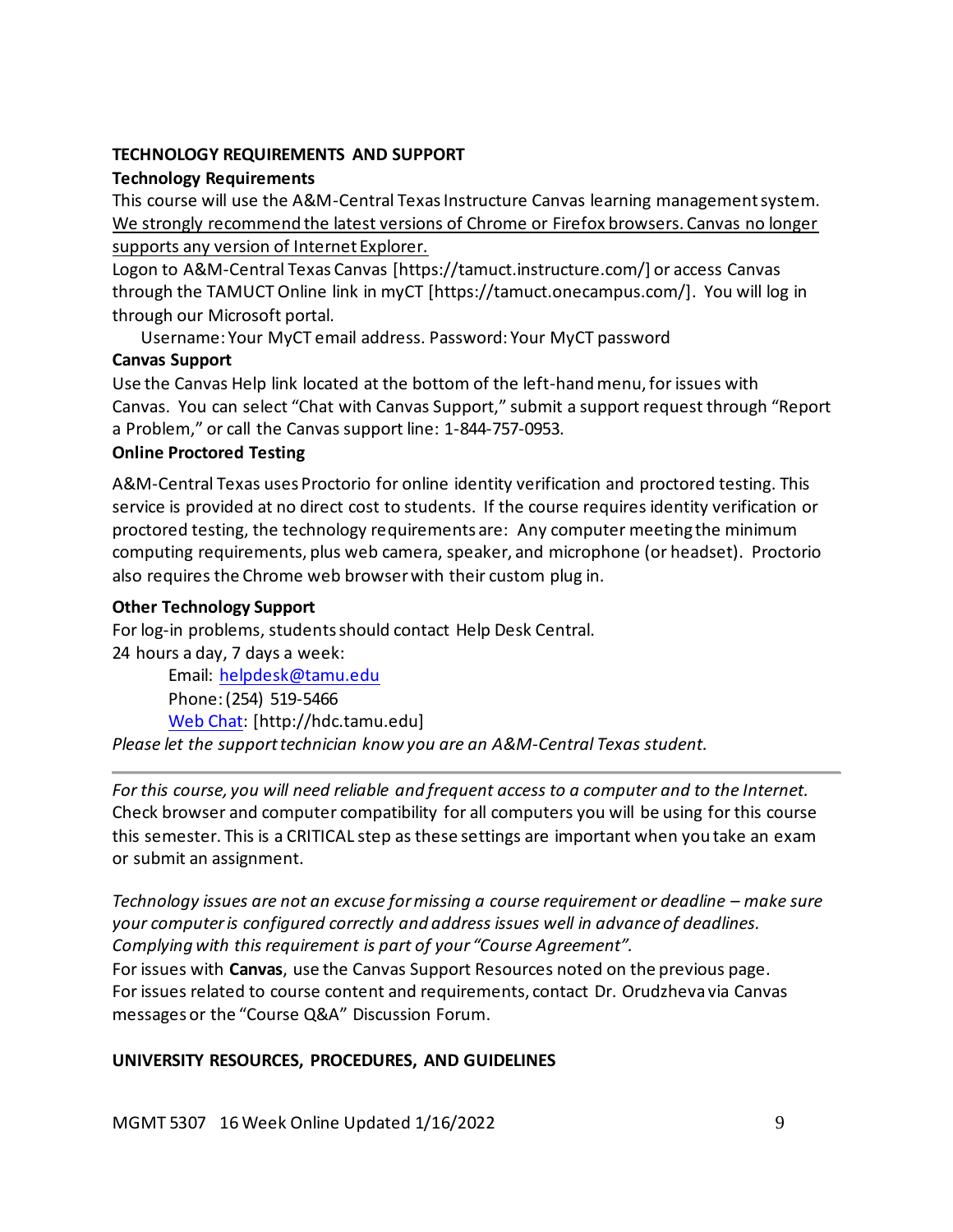# **Drop Policy**

If you discover that you need to drop this class, you must complete th[e Drop Request](https://dynamicforms.ngwebsolutions.com/casAuthentication.ashx?InstID=eaed95b9-f2be-45f3-a37d-46928168bc10&targetUrl=https%3A%2F%2Fdynamicforms.ngwebsolutions.com%2FSubmit%2FForm%2FStart%2F53b8369e-0502-4f36-be43-f02a4202f612) Dynamic Form through Warrior Web.

[https://dynamicforms.ngwebsolutions.com/casAuthentication.ashx?InstID=eaed95b9-f2be-45f3-a37d-

46928168bc10&targetUrl=https%3A%2F%2Fdynamicforms.ngwebsolutions.com%2FSubmit%2F Form%2FStart%2F53b8369e-0502-4f36-be43-f02a4202f612].

Faculty cannot drop students; this is always the responsibility of the student. The Registrar's Office will provide a deadline on the Academic Calendar for which the form must be completed. Once you submit the completed form to the Registrar's Office, you must go into Warrior Web and confirm that you are no longer enrolled. If you still show as enrolled, FOLLOW-UP with the Registrar's Office immediately. You are to attend class until the procedure is complete to avoid penalty for absence. Should you miss the drop deadline or fail to follow the procedure, you will receive an F in the course, which may affect your financial aid and/or VA educational benefits.

# **Academic Integrity**

Texas A&M University-Central Texas values the integrity of the academic enterprise and strives for the highest standards of academic conduct. A&M-Central Texas expects its students, faculty, and staff to support the adherence to high standards of personal and scholarly conduct to preserve the honor and integrity of the creative community. Any deviation by students from this expectationmay result in a failing grade for the assignment and potentially a failing grade for the course. All academic misconduct concerns will be referred to the Office of Student Conduct. When in doubt on collaboration, citation, or any issue, please contact your instructor before taking a course of action.

For more [information](https://nam04.safelinks.protection.outlook.com/?url=https%3A%2F%2Fwww.tamuct.edu%2Fstudent-affairs%2Fstudent-conduct.html&data=04%7C01%7Clisa.bunkowski%40tamuct.edu%7Ccfb6e486f24745f53e1a08d910055cb2%7C9eed4e3000f744849ff193ad8005acec%7C0%7C0%7C637558437485252160%7CUnknown%7CTWFpbGZsb3d8eyJWIjoiMC4wLjAwMDAiLCJQIjoiV2luMzIiLCJBTiI6Ik1haWwiLCJXVCI6Mn0%3D%7C1000&sdata=yjftDEVHvLX%2FhM%2FcFU0B99krV1RgEWR%2BJ%2BhvtoR6TYk%3D&reserved=0) regarding the Student Conduct process, [https://www.tamuct.edu/student-affairs/student-conduct.html].

If you know of potential honor violations by otherstudents, you may [submit](https://nam04.safelinks.protection.outlook.com/?url=https%3A%2F%2Fcm.maxient.com%2Freportingform.php%3FTAMUCentralTexas%26layout_id%3D0&data=04%7C01%7Clisa.bunkowski%40tamuct.edu%7Ccfb6e486f24745f53e1a08d910055cb2%7C9eed4e3000f744849ff193ad8005acec%7C0%7C0%7C637558437485262157%7CUnknown%7CTWFpbGZsb3d8eyJWIjoiMC4wLjAwMDAiLCJQIjoiV2luMzIiLCJBTiI6Ik1haWwiLCJXVCI6Mn0%3D%7C1000&sdata=CXGkOa6uPDPX1IMZ87z3aZDq2n91xfHKu4MMS43Ejjk%3D&reserved=0) a report, [https://cm.maxient.com/reportingform.php?TAMUCentralTexas&layout\_id=0].

# **Academic Accommodations**

At Texas A&M University-Central Texas, we value an inclusive learning environment where every student has an equal chance to succeed and has the right to a barrier-free education. The Warrior Center for Student Success, Equity and Inclusion is responsible for ensuring that students with a disability receive equal access to the university's programs, services and activities. If you believe you have a disability requiring reasonable accommodations, please contact the Office of Access and Inclusion, WH-212; or call (254) 501-5836. Any information you provide is private and confidential and will be treated as such.

For more information, please visit our [Access & Inclusion](https://tamuct.instructure.com/courses/717) Canvas page (log-in required) [https://tamuct.instructure.com/courses/717]

MGMT 5307 16 Week Online Updated 1/16/2022 10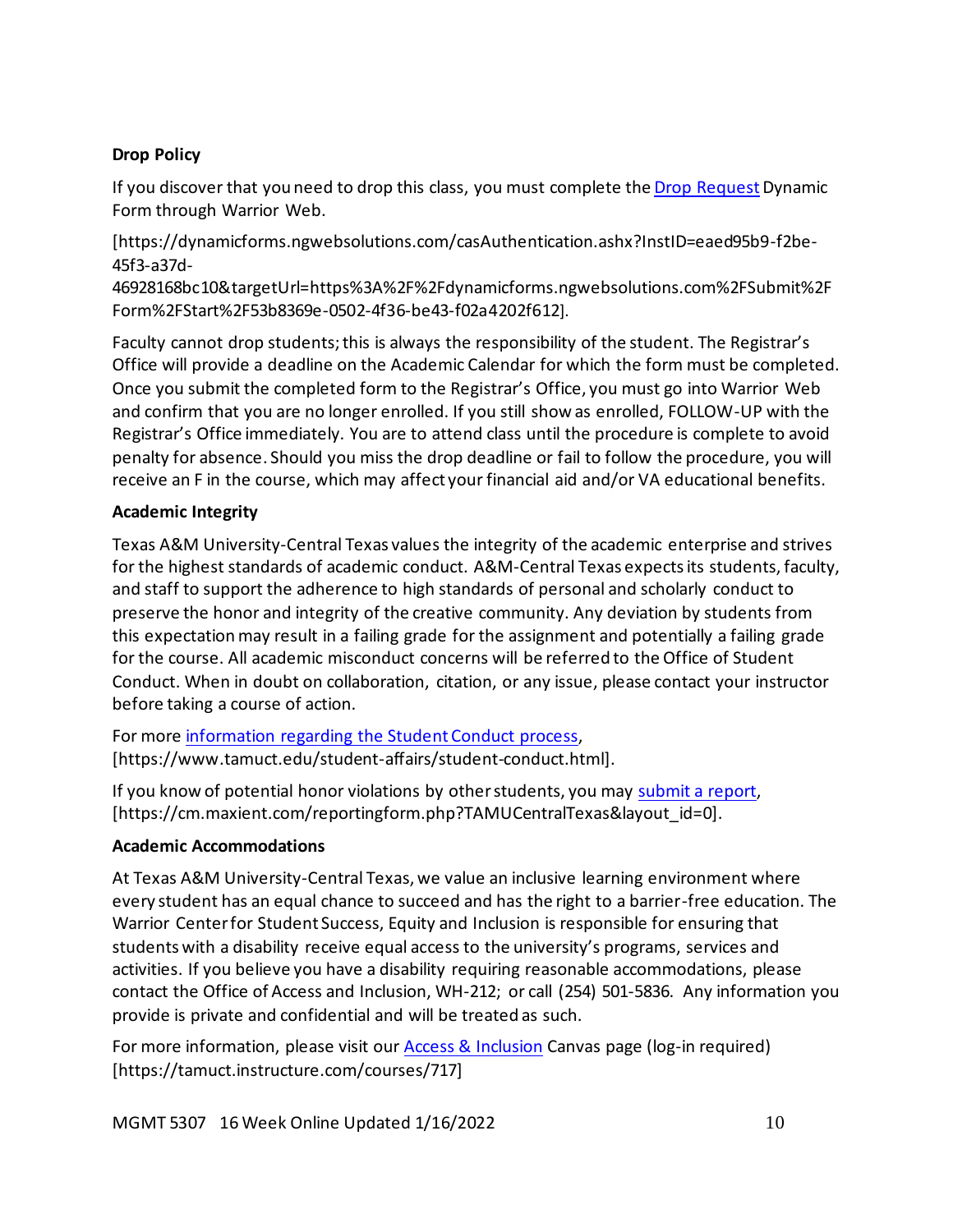# **Important information for Pregnant and/or Parenting Students**

Texas A&M University-Central Texas supports students who are pregnant and/or parenting. In accordance with requirements of Title IX and related guidance from US Department of Education's Office of Civil Rights, the Dean of Student Affairs' Office can assist students who are pregnant and/or parenting in seeking accommodations related to pregnancy and/or parenting. Students should seek out assistance as early in the pregnancy as possible. For more information, please visit [Student Affairs](https://www.tamuct.edu/student-affairs/pregnant-and-parenting-students.html) [https://www.tamuct.edu/student-affairs/pregnantand-parenting-students.html]. Students may also contact the institution's Title IX Coordinator. If you would like to read more about thes[e requirements and guidelines](http://www2.ed.gov/about/offices/list/ocr/docs/pregnancy.pdf) online, please visit the website [http://www2.ed.gov/about/offices/list/ocr/docs/pregnancy.pdf].

Title IX of the Education Amendments Act of 1972 prohibits discrimination on the basis of sex and gender–including pregnancy, parenting, and all related conditions. A&M-Central Texas is able to provide flexible and individualized reasonable accommodation to pregnant and parenting students. All pregnant and parenting students should contact the Associate Dean in the Division of Student Affairs at (254) 501-5909 to seek out assistance. Students may also contact the University's Title IX Coordinator.

# **Tutoring**

Tutoring is available to all A&M-Central Texas students, both virtually and in-person. Student success coaching is available online upon request.

If you have a question, are interested in becoming a tutor, or in need of success coaching contact the Warrior Centerfor Student Success, Equity and Inclusion at (254) 501-5836, visit the Warrior Center at 212 Warrior Hall, or by emailing [WarriorCenter@tamuct.edu.](mailto:WarriorCenter@tamuct.edu)

To schedule tutoring sessions and view tutor availability, please visit Tutor [Matching](https://tutormatchingservice.com/TAMUCT) [Services](https://tutormatchingservice.com/TAMUCT) [https://tutormatchingservice.com/TAMUCT] or visit the Tutoring Center in 111 Warrior Hall.

Chat live with a remote tutor 24/7 for almost any subject from on your computer! Tutor.com is an online tutoring platform that enables A&M-Central Texas studentsto log in and receive online tutoring support at no additional cost. This tool providestutoring in over 40 subject areas except writing support. Access Tutor.com through Canvas.

# **University Writing Center**

University Writing Center: Located in Warrior Hall 416, the University Writing Center (UWC) at Texas A&M University–Central Texas (A&M–Central Texas) is a free service open to all A&M– Central Texas students. For the Spring 2022 semester, the hours of operation are from 10:00 a.m.-5:00 p.m. Monday thru Thursday in Warrior Hall 416 (with online tutoring available every hour as well) with satellite hours available online only Monday thru Thursday from 6:00-9:00 p.m. and Saturday 12:00-3:00 p.m.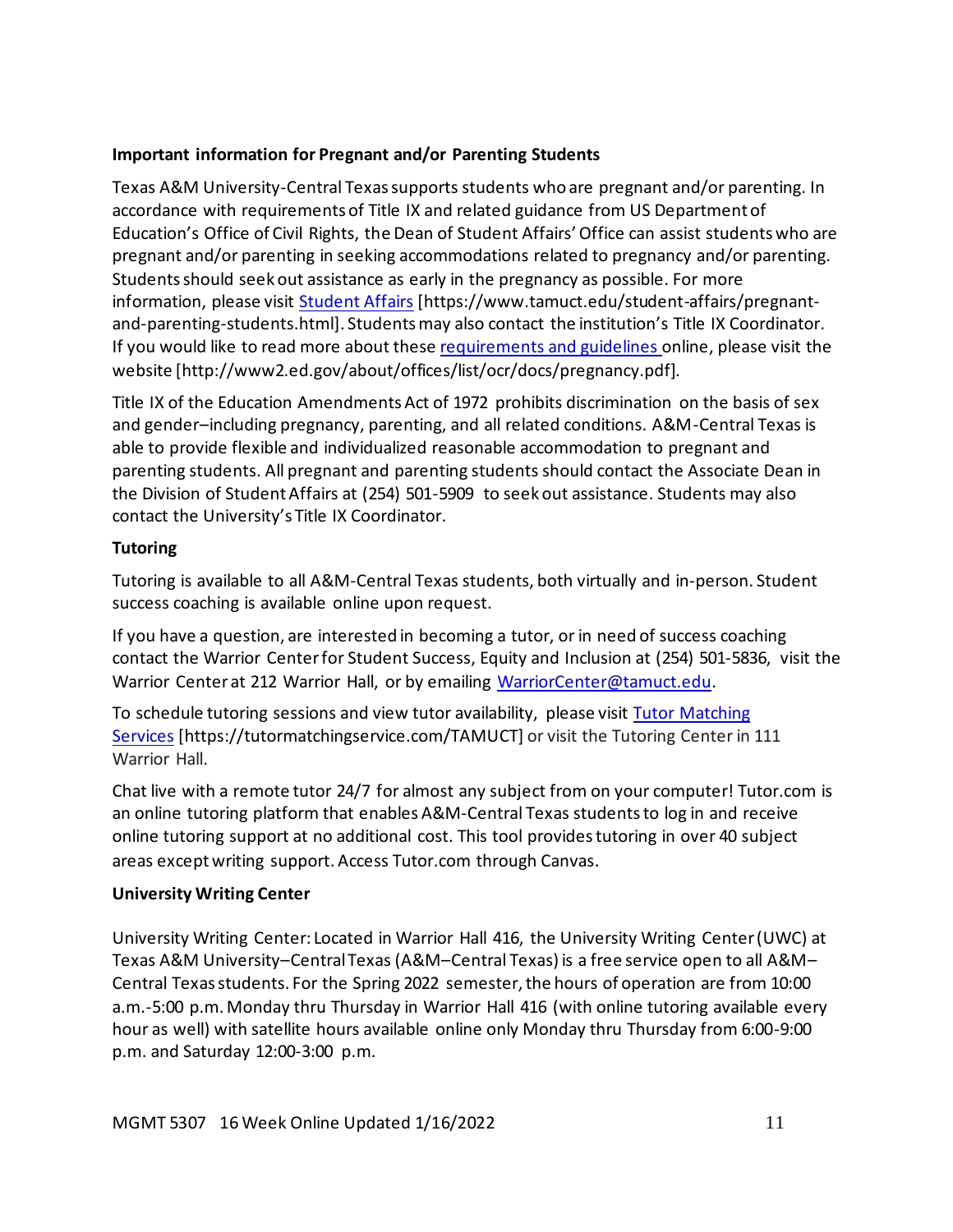Tutors are prepared to help writers of all levels and abilities at any stage of the writing process. While tutors will not write, edit, or grade papers, they will assist students in developing more effective composing practices. By providing a practice audience for students' ideas and writing, our tutors highlight the ways in which they read and interpret students' texts, offering guidance and support throughout the various stages of the writing process. In addition, students may work independently in the UWC by checking out a laptop that runs the Microsoft Office suite and connects to WIFI, or by consulting our resources on writing, including all of the relevant style guides. Whether you need help brainstorming ideas, organizing an essay, proofreading, understanding proper citation practices, or just want a quiet place to work, the UWC is here to help!

Students may arrange a one-to-one session with a trained and experienced writing tutor by making an appointment via [WCOnline](https://tamuct.mywconline.com/) [https://tamuct.mywconline.com/]. In addition, you can email Dr. Bruce Bowles Jr. at bruce.bowles@tamuct.edu if you have any questions about the UWC, need any assistance with scheduling, or would like to schedule a recurring appointment with your favorite tutor by making an appointment via [WCOnline](https://tamuct.mywconline.com/) [https://tamuct.mywconline.com/]. In addition, you can email Dr. Bruce Bowles Jr. at bruce.bowles@tamuct.edu if you have any questions about the UWC, need any assistance with scheduling, or would like to schedule a recurring appointment with your favorite tutor.

### **University Library**

The University Library provides many services in support of research across campus and at a distance. We offer over200 electronic databases containing approximately 400,000 eBooks and 82,000 journals, in addition to the 96,000 items in our print collection, which can be mailed to students who live more than 50 miles from campus. Research guides for each subject taught at A&M-Central Texas are available through our website to help students navigate these resources.On campus, the library offerstechnology including cameras, laptops, microphones, webcams, and digital sound recorders.

Research assistance from a librarian is also available 24 hours a day through our online chat service, and at the reference desk when the library is open. Research sessions can be scheduled for more comprehensive assistance, and may take place virtually through WebEx, Microsoft Teams or in-person at the library. Schedule an [appointment](https://nam04.safelinks.protection.outlook.com/?url=https%3A%2F%2Ftamuct.libcal.com%2Fappointments%2F%3Fg%3D6956&data=04%7C01%7Clisa.bunkowski%40tamuct.edu%7Cde2c07d9f5804f09518008d9ab7ba6ff%7C9eed4e3000f744849ff193ad8005acec%7C0%7C0%7C637729369835011558%7CUnknown%7CTWFpbGZsb3d8eyJWIjoiMC4wLjAwMDAiLCJQIjoiV2luMzIiLCJBTiI6Ik1haWwiLCJXVCI6Mn0%3D%7C3000&sdata=KhtjgRSAw9aq%2FoBsB6wyu8b7PSuGN5EGPypzr3Ty2No%3D&reserved=0) [here](https://nam04.safelinks.protection.outlook.com/?url=https%3A%2F%2Ftamuct.libcal.com%2Fappointments%2F%3Fg%3D6956&data=04%7C01%7Clisa.bunkowski%40tamuct.edu%7Cde2c07d9f5804f09518008d9ab7ba6ff%7C9eed4e3000f744849ff193ad8005acec%7C0%7C0%7C637729369835011558%7CUnknown%7CTWFpbGZsb3d8eyJWIjoiMC4wLjAwMDAiLCJQIjoiV2luMzIiLCJBTiI6Ik1haWwiLCJXVCI6Mn0%3D%7C3000&sdata=KhtjgRSAw9aq%2FoBsB6wyu8b7PSuGN5EGPypzr3Ty2No%3D&reserved=0) [https://tamuct.libcal.com/appointments/?g=6956]. Assistance may cover many topics, including how to find articles in peer-reviewed journals, how to cite resources, and how to

piece togetherresearch for written assignments.

Our 27,000-square-foot facility on the A&M-Central Texas main campus includes student lounges, private study rooms, group work spaces, computer labs, family areas suitable for all ages, and many other features. Services such as interlibrary loan, TexShare, binding, and laminating are available. The library frequently offers workshops,tours, readings, and other events. For more information, please visit our Library [website](https://nam04.safelinks.protection.outlook.com/?url=https%3A%2F%2Ftamuct.libguides.com%2Findex&data=04%7C01%7Clisa.bunkowski%40tamuct.edu%7C7d8489e8839a4915335f08d916f067f2%7C9eed4e3000f744849ff193ad8005acec%7C0%7C0%7C637566044056484222%7CUnknown%7CTWFpbGZsb3d8eyJWIjoiMC4wLjAwMDAiLCJQIjoiV2luMzIiLCJBTiI6Ik1haWwiLCJXVCI6Mn0%3D%7C1000&sdata=2R755V6rcIyedGrd4Os5rkgn1PvhHKU3kUV1vBKiHFo%3D&reserved=0)

[http://tamuct.libguides.com/index].

MGMT 5307 16 Week Online Updated 1/16/2022 12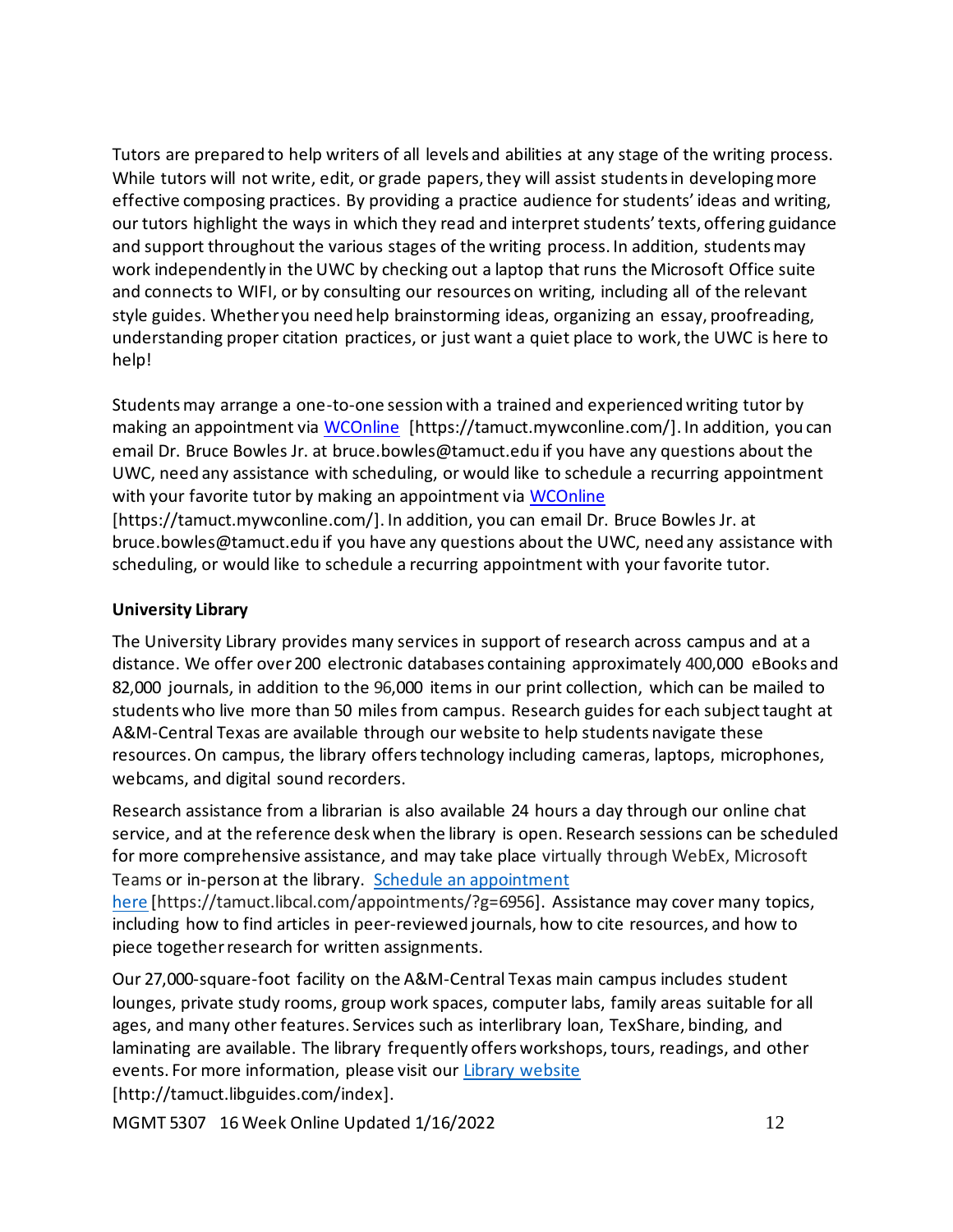### **A Note about Sexual Violence at A&M-Central Texas**

Sexual violence is a serious safety, social justice, and public health issue. The university offers support for anyone struggling with these issues. University faculty are mandated reporters, so if someone discloses that they were sexually assaulted (or a victim of Domestic/Dating Violence or Stalking) while a student at TAMUCT, faculty members are required to inform the Title IX Office. If you want to discuss any of these issues confidentially, you can do so through Student Counseling (254-501-5955) located on the second floor of Warrior Hall (207L).

Sexual violence can occur on our campus because predators often feel emboldened, and victims often feel silenced or shamed. It is incumbent on ALL of us to find ways to actively create environments that tell predators we don't agree with their behaviors and tell survivors we will support them. Your actions matter. Don't be a bystander; be an agent of change. For additional information on campus policy and resources visit the [Title IX webpage](https://www.tamuct.edu/compliance/titleix.html) [\[https://www.tamuct.edu/compliance/titleix.html\]](https://www.tamuct.edu/compliance/titleix.html).

### **Behavioral Intervention**

Texas A&M University-Central Texas cares about the safety, health, and well-being of its students, faculty, staff, and community. If you are aware of individuals for whom you have a concern, please make a referral to the Behavioral Intervention Team. Referring your concern shows you care. You can complete the [referral](https://cm.maxient.com/reportingform.php?TAMUCentralTexas&layout_id=2) online

[https://cm.maxient.com/reportingform.php?TAMUCentralTexas&layout\_id=2].

Anonymous referrals are accepted. Please see the [Behavioral Intervention Team](https://www.tamuct.edu/student-affairs/bat.html) website for more information [https://www.tamuct.edu/student-affairs/bat.html]. If a person's behavior poses an imminent threat to you or another, contact 911 or A&M-Central Texas University Police at 254-501-5800.

### **INSTRUCTOR POLICIES**

# **Course Standards**

Professional level writing and communication are critical skills in the business world. This standard should be displayed in all assignmentsfor this class. All communications, both to the Professorand student colleagues, should be kept professional, including Discussion Forum postings and messages. For online correspondence, appropriate "netiquette" rules should always be followed (see orientation module on course web site for netiquette guidelines). For written assignments, all work should be proofread, free of grammatical errors, include proper citations and be in accordance with American Psychological Association (APA) standards. A link for APA guidelines is included in the Additional Resources module on the course web site.

# **Copyright Notice**

MGMT 5307 16 Week Online Updated 1/16/2022 13 Students should assume that all course material is copyrighted by the respective author(s).